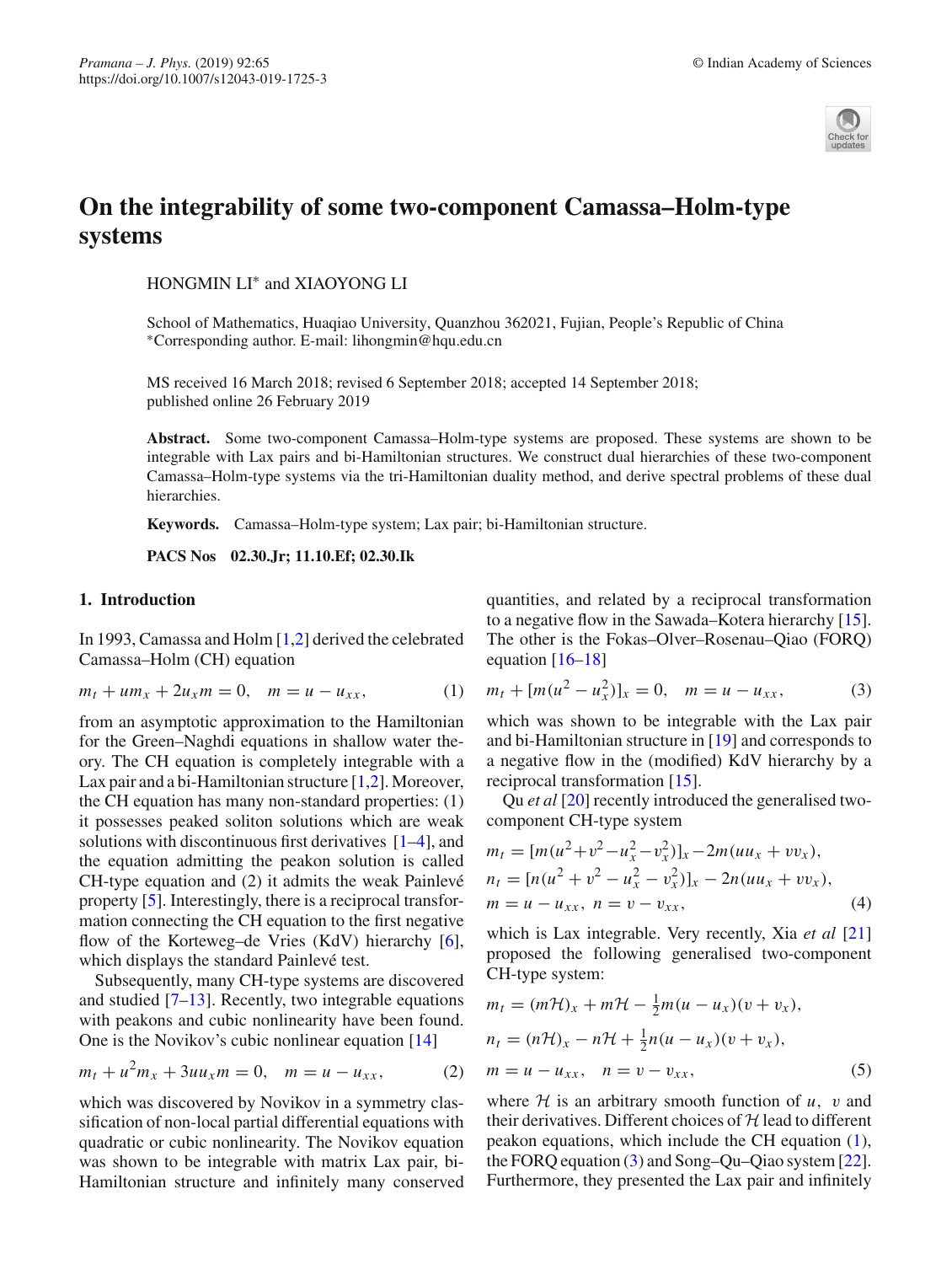many conservation laws of the system for the general *H*, and discussed the bi-Hamiltonian structures of the system for the special choices of *H*.

The purpose of this paper is to propose some twocomponent generalisations of the FORQ equation [\(3\)](#page-0-1), which are

<span id="page-1-0"></span>
$$
m_t = -[m(u^2 + v^2 - u_x^2 - v_x^2) - 2n(u_xv_x - uv)]_x,
$$
  
\n
$$
n_t = -[n(u^2 + v^2 - u_x^2 - v_x^2) - 2m(u_xv_x - uv)]_x,
$$
  
\n
$$
m = u - u_{xx}, \quad n = v - v_{xx},
$$
  
\n
$$
m_t = -[m(u^2 - v^2 - u_x^2 + v_x^2) - 2n(uv - u_xv_x)]_x,
$$
  
\n
$$
n_t = -[n(u^2 - v^2 - u_x^2 + v_x^2) - 2m(u_xv_x - uv)]_x,
$$
  
\n
$$
m = u - u_{xx}, \quad n = v - v_{xx}
$$
\n(7)

and

<span id="page-1-1"></span>
$$
m_t = -[m(u^2 - u_x^2)]_x,
$$
  
\n
$$
n_t = -[2m(uv - u_xv_x) + n(u^2 - u_x^2)]_x,
$$
  
\n
$$
m = u - u_{xx}, \quad n = v - v_{xx}.
$$
\n(8)

Importantly, after direct calculation, we find that there are no transformations for system [\(4\)](#page-0-2) and no functions  $H$  in [\(5\)](#page-0-3) which make them transform to any of our above systems. Systems  $(6)$ – $(8)$  reduce to eq.  $(3)$  when  $v = 0$ . Moreover, as  $v = u$  and  $v = iu$ , the first two systems respectively reduce to eq. [\(3\)](#page-0-1) after a scaling transformation. We prove the integrability of systems  $(6)$ – $(8)$  by providing their Lax pairs and bi-Hamiltonian structures. The latter is used to derive dual hierarchies (the terminology in  $[16]$  $[16]$  of these systems by the tri-Hamiltonian duality method and construct the spectral problems of these dual hierarchies.

The paper is organised as follows. In  $\S2$  and  $\S3$ , the Lax pairs and the bi-Hamiltonian structures of systems  $(6)$ – $(8)$  are presented, respectively. In [§4,](#page-3-0) the dual hierarchies of systems  $(6)$ – $(8)$  are constructed. Some concluding remarks are given in [§5.](#page-4-3)

### <span id="page-1-2"></span>**2. Lax pairs of systems [\(6\)](#page-1-0)–[\(8\)](#page-1-1)**

It was shown in  $[19]$  that the FORQ equation  $(3)$  arises as a zero curvature equation

<span id="page-1-5"></span>
$$
F_t - G_x + [F, G] = 0,
$$
\n(9)

this being the compatibility condition for the linear system

<span id="page-1-3"></span>
$$
\phi_x = F\phi, \quad \phi_t = G\phi,\tag{10}
$$

<span id="page-1-4"></span>with

$$
\phi = (\phi_1, \ \phi_2)^{\mathrm{T}},
$$

$$
F = \begin{pmatrix} -\frac{1}{2} & \frac{1}{2}\lambda m \\ -\frac{1}{2}\lambda m & \frac{1}{2} \end{pmatrix},
$$
  
\n
$$
G = \begin{pmatrix} \frac{1}{\lambda^2} + \frac{1}{2}(u^2 - u_x^2) & -\frac{u - u_x}{\lambda} - \frac{1}{2}\lambda m(u^2 - u_x^2) \\ \frac{u + u_x}{\lambda} + \frac{1}{2}\lambda m(u^2 - u_x^2) & -\frac{1}{\lambda^2} - \frac{1}{2}(u^2 - u_x^2) \end{pmatrix}.
$$
\n(11)

Furthermore, eq. [\(3\)](#page-0-1) can be written in the bi-Hamiltonian form  $m_t = \mathcal{K}(\delta H_2/\delta m) = \mathcal{J}(\delta H_1/\delta m)$ , using the Hamiltonian operators

<span id="page-1-7"></span>
$$
\mathcal{K} = \partial - \partial^3, \quad \mathcal{J} = \partial m \partial^{-1} m \partial, \tag{12}
$$

and the associated Hamiltonian functionals

$$
H_1 = -\int mu \, dx, \ H_2 = -\frac{1}{4} \int u^4 + 2u^2 u_x^2 - \frac{u_x^4}{3} dx.
$$
\n(13)

By a direct generalisation of the FORQ equation's spectral problem [\(10\)](#page-1-3) and [\(11\)](#page-1-4), one can get the  $4 \times 4$ matrix spectral problem

$$
\Phi_x = F\Phi, \quad \Phi_t = G\Phi,
$$
\n(14)

where  $\Phi = (\Phi_1, \Phi_2)^T$ ,  $\Phi_1$  and  $\Phi_2$  are two-dimensional row vectors and

$$
F = \begin{pmatrix} -\frac{I}{2} & \frac{1}{2}\lambda M \\ -\frac{1}{2}\lambda M & \frac{I}{2} \end{pmatrix},
$$
  
\n
$$
G = \begin{pmatrix} \frac{I}{\lambda^2} + \frac{1}{2}A & -\frac{U - U_x}{\lambda} - \frac{1}{2}\lambda B \\ \frac{U + U_x}{\lambda} + \frac{1}{2}\lambda C & -\frac{I}{\lambda^2} - \frac{1}{2}D \end{pmatrix}, (15)
$$

where *I* is the  $2 \times 2$  identity matrix, *U*, *M* are the  $2 \times 2$ matrix potentials and  $M = U - U_{xx}$ . *A*, *B*, *C*, *D* are functions of *U* and its derivatives. Substituting the expressions of  $F$  and  $G$  into  $(9)$ , we find that

$$
A=(U-U_x)(U+U_x),
$$

<span id="page-1-6"></span>
$$
D = (U + U_x)(U - U_x),
$$
 (16)

$$
MC = BM, \quad MB = CM,\tag{17}
$$

$$
M_t = -B_x - B + \frac{1}{2}(MD + AM),
$$
 (18)

$$
M_t = -C_x + C - \frac{1}{2}(MA + DM). \tag{19}
$$

Conditions [\(17\)](#page-1-6) demand that the matrices *B* and *C* can only be chosen from  $(U - U_x)M(U + U_x)$  and  $(U +$  $U_x$ ) $M(U - U_x)$ , and so we must restrict the choice of admissible matrix *U*. Setting

$$
U = \begin{pmatrix} a & b \\ c & d \end{pmatrix},
$$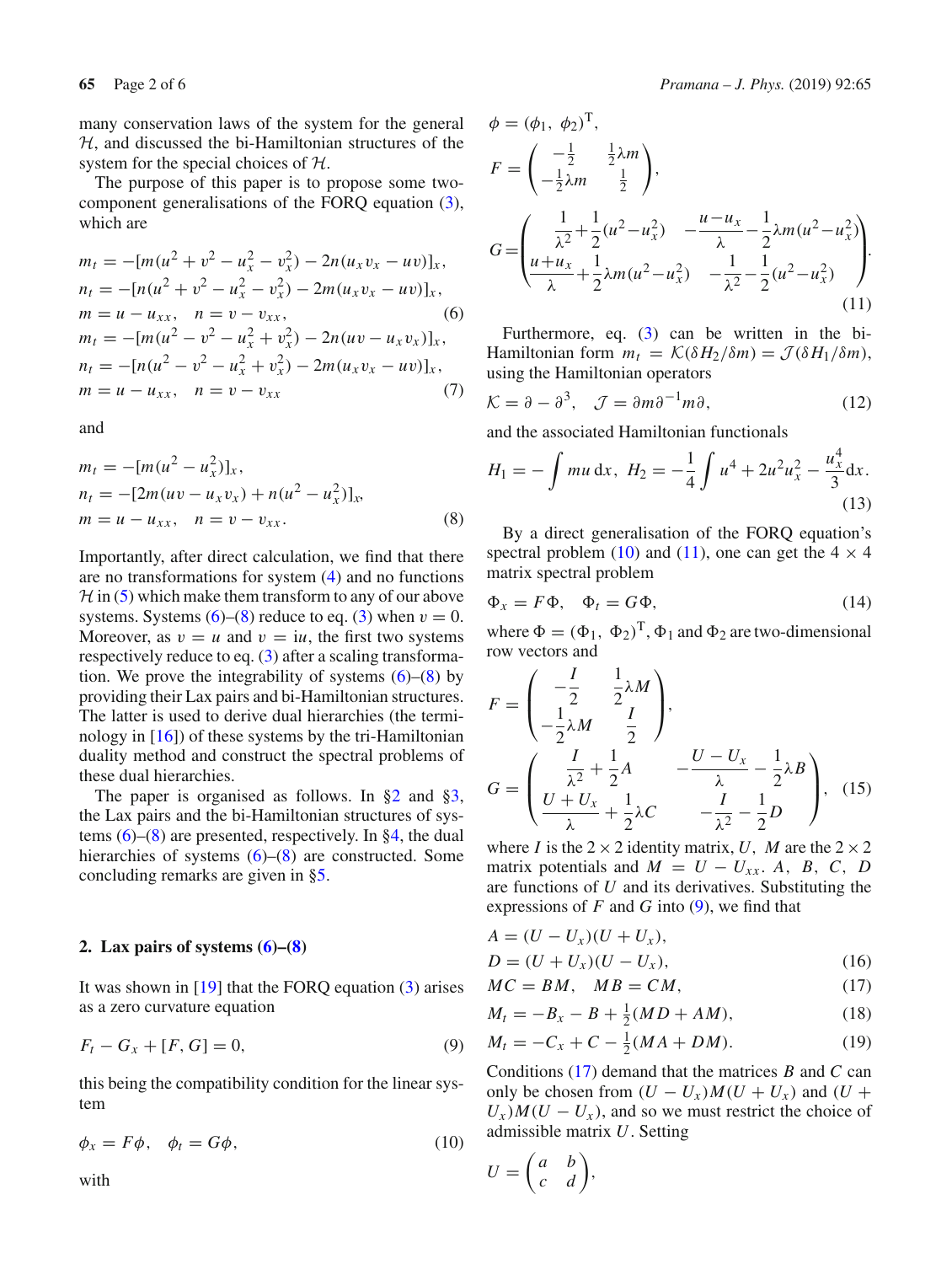then the sufficient condition  $(17)$  can be satisfied by taking

$$
a=d, \quad bc_x=b_xc, \quad b_xc_{xx}=b_{xx}c_x,
$$

 $b_{rr}c_{rrr} = b_{rrr}c_{rrr}$ .

In this paper, we take the following three possibilities to fulfil [\(17\)](#page-1-6):

<span id="page-2-1"></span>
$$
U = \begin{pmatrix} u & v \\ v & u \end{pmatrix}, \ U = \begin{pmatrix} u & v \\ -v & u \end{pmatrix},
$$

$$
U = \begin{pmatrix} u & v \\ 0 & u \end{pmatrix}
$$
(20)

and the corresponding expressions of *M* are

$$
M = \begin{pmatrix} m & n \\ n & m \end{pmatrix}, M = \begin{pmatrix} m & n \\ -n & m \end{pmatrix},
$$
  

$$
M = \begin{pmatrix} m & n \\ 0 & m \end{pmatrix}.
$$
 (21)

Here  $m = u - u_{xx}$ ,  $n = v - v_{xx}$ . Then  $B = C =$  $(U - U_x)M(U + U_x) = (U + U_x)M(U - U_x)$  and one can get the definite expression of *G* as

$$
\begin{pmatrix} \tilde{m}_t \\ \tilde{n}_t \end{pmatrix} = \tilde{\mathcal{K}} \begin{pmatrix} \delta \tilde{H}_2 / \delta \tilde{m} \\ \delta \tilde{H}_2 / \delta \tilde{n} \end{pmatrix} = \tilde{\mathcal{J}} \begin{pmatrix} \delta \tilde{H}_1 / \delta \tilde{m} \\ \delta \tilde{H}_1 / \delta \tilde{n} \end{pmatrix}
$$
(25)

with the diagonal Hamiltonian operators

$$
\tilde{\mathcal{K}} = \begin{pmatrix} \partial - \partial^3 & 0 \\ 0 & \partial - \partial^3 \end{pmatrix}, \n\tilde{\mathcal{J}} = \begin{pmatrix} \partial \tilde{m} \partial^{-1} \tilde{m} \partial & 0 \\ 0 & \partial \tilde{n} \partial^{-1} \tilde{n} \partial \end{pmatrix}
$$
\n(26)

and the Hamiltonian functionals

$$
\tilde{H}_1 = -\int \tilde{m}\tilde{u} + \tilde{n}\tilde{v} \, \mathrm{d}x,\tag{27}
$$

$$
\tilde{H}_2 = -\frac{1}{4} \int \tilde{u}^4 + 2\tilde{u}^2 \tilde{u}_x^2 - \frac{\tilde{u}_x^4}{3} - \left(\tilde{v}^4 + 2\tilde{v}^2 \tilde{v}_x^2 - \frac{\tilde{v}_x^4}{3}\right) dx.
$$
\n(28)

Using the usual results given in [\[23\]](#page-5-12), one can get the relationship between the bi-Hamiltonian operators of systems  $(6)$  and  $(24)$  as

$$
G = \begin{pmatrix} \frac{I}{\lambda^2} + \frac{1}{2}(U - U_x)(U + U_x) & G_1 \\ G_2 & -\frac{I}{\lambda^2} - \frac{1}{2}(U + U_x)(U - U_x) \end{pmatrix},
$$
(22)

with  $G_1 = -((U - U_x)/\lambda) - \frac{1}{2}\lambda(U - U_x)M(U + U_x)$ and  $G_2 = ((U + U_x)/\lambda) + \frac{1}{2}\lambda(U + U_x)M(U - U_x)$ , and then the matrix generalisation of the FORQ equation [\(3\)](#page-0-1) is

<span id="page-2-2"></span>
$$
M_t + [M(U^2 - U_x^2)]_x = 0, \quad M = U - U_{xx}.
$$
 (23)

Substituting different choices of *U* in [\(20\)](#page-2-1) into [\(23\)](#page-2-2), respectively, eq. [\(9\)](#page-1-5) is equivalent to nothing but systems  $(6)-(8)$  $(6)-(8)$  $(6)-(8)$ .

# <span id="page-2-0"></span>**3. Bi-Hamiltonian structures of systems [\(6\)](#page-1-0)–[\(8\)](#page-1-1)**

To derive the bi-Hamiltonian structures of systems [\(6\)](#page-1-0) and [\(7\)](#page-1-0), we first introduce the new variables  $\tilde{u} = u +$ *v*,  $\tilde{v} = u - v$  and  $\tilde{u} = u + iv$ ,  $\tilde{v} = u - iv$  respectively and then both  $(6)$  and  $(7)$  reduce to the following two decoupled FORQ equation [\(3\)](#page-0-1) in the new variables:

<span id="page-2-3"></span>
$$
\tilde{m}_t = -[\tilde{m}(\tilde{u}^2 - \tilde{u}_x^2)]_x, \quad \tilde{m} = \tilde{u} - \tilde{u}_{xx},
$$
  

$$
\tilde{n}_t = -[\tilde{n}(\tilde{v}^2 - \tilde{v}_x^2)]_x, \quad \tilde{n} = \tilde{v} - \tilde{v}_{xx}.
$$
 (24)

It is not hard to construct and test the diagonal bi-Hamiltonian structure for the coupled system [\(24\)](#page-2-3) with elements given by [\(12\)](#page-1-7) in the variables  $\tilde{m}$  and  $\tilde{n}$ , namely

<span id="page-2-6"></span>
$$
\tilde{\mathcal{K}} = Q\mathcal{K}Q^*, \quad \tilde{\mathcal{J}} = Q\mathcal{J}Q^*, \tag{29}
$$

where *Q* is the transformation matrix between the variables  $\tilde{u}$ ,  $\tilde{v}$  and  $u$ ,  $v$ , i.e.

$$
Q = \begin{pmatrix} 1 & 1 \\ 1 & -1 \end{pmatrix}
$$

and the symbol ∗ denotes the adjoint of an operator.

After direct calculation, we find that system  $(6)$  may be reformulated as a bi-Hamiltonian system

<span id="page-2-4"></span>
$$
\begin{pmatrix} m_t \\ n_t \end{pmatrix} = \mathcal{K} \begin{pmatrix} \delta H_2 / \delta m \\ \delta H_2 / \delta n \end{pmatrix} = \mathcal{J} \begin{pmatrix} \delta H_1 / \delta m \\ \delta H_1 / \delta n \end{pmatrix},\tag{30}
$$

using the Hamiltonian operators

<span id="page-2-5"></span>
$$
\mathcal{K} = \begin{pmatrix} 0 & \partial - \partial^3 \\ \partial - \partial^3 & 0 \end{pmatrix},
$$
\n(31)

$$
= \begin{pmatrix} \frac{\partial m\partial^{-1}m\partial + \partial n\partial^{-1}n\partial} & \frac{\partial m\partial^{-1}n\partial + \partial n\partial^{-1}m\partial}{} \\ \frac{\partial m\partial^{-1}n\partial + \partial n\partial^{-1}m\partial} & \frac{\partial m\partial^{-1}m\partial + \partial n\partial^{-1}n\partial}{} \end{pmatrix}
$$
(32)

and the Hamiltonian functionals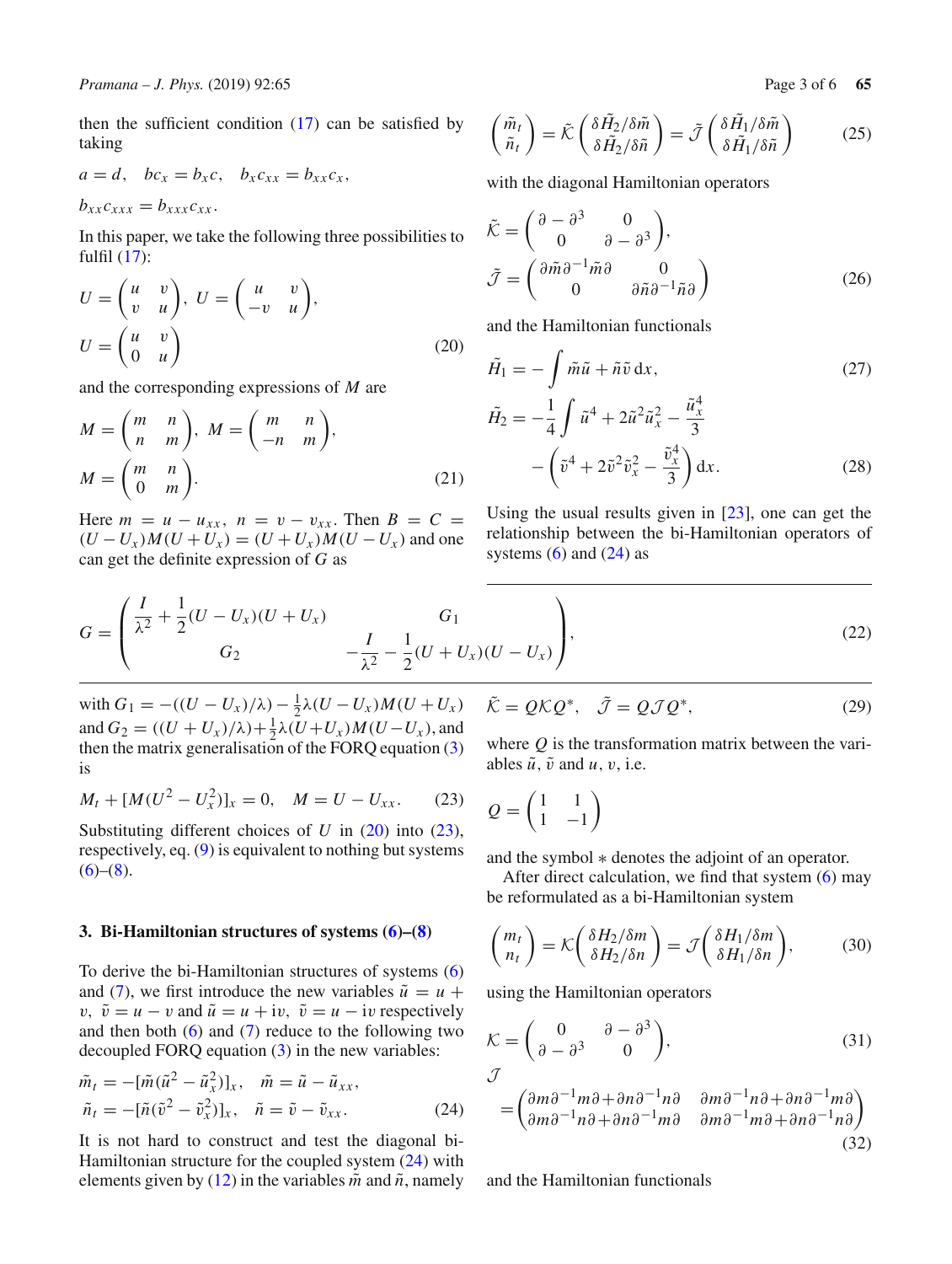$$
H_1 = -\int u m + v n \, dx,
$$
  
\n
$$
H_2 = -\int (u^2 + v^2)(uv + u_x v_x) + (u_x^2 + v_x^2) \left( uv - \frac{1}{3} u_x v_x \right) dx.
$$

In a similar way, system  $(7)$  is also found to have the bi-Hamiltonian form [\(30\)](#page-2-4). Here the Hamiltonian operator  $K$  is the same as operator  $(31)$  and

$$
\mathcal{J} = \begin{pmatrix} \frac{\partial m\partial^{-1}m\partial - \partial n\partial^{-1}n\partial} & \frac{\partial m\partial^{-1}n\partial + \partial n\partial^{-1}m\partial}{} \\ \frac{\partial m\partial^{-1}n\partial + \partial n\partial^{-1}m\partial} & -\partial m\partial^{-1}m\partial + \partial n\partial^{-1}n\partial \end{pmatrix}
$$
(33)

and the Hamiltonian functionals are

$$
H_1 = -\int u m - v n \, dx,
$$
  
\n
$$
H_2 = -\int (u^2 - v^2)(uv + u_x v_x) + (u_x^2 - v_x^2) \left( uv - \frac{1}{3} u_x v_x \right) dx.
$$

System [\(8\)](#page-1-1) can be rewritten as

<span id="page-3-1"></span>
$$
m_t = -[m(u^2 - u_x^2)]_x = K(u),
$$
  
\n
$$
n_t = K'(u)[v],
$$
  
\n
$$
m = u - u_{xx}, \quad n = v - v_{xx},
$$
\n(34)

where  $K'(u)[v] = (d/d\epsilon)K(u + \epsilon v)|_{\epsilon=0}$  is the Fréchet derivative of  $K(u)$  in the direction  $v$ . Using the formulas in [\[24\]](#page-5-13), bi-Hamiltonian structure of system [\(8\)](#page-1-1) or [\(34\)](#page-3-1) can be derived directly from the bi-Hamiltonian structure of the FORQ equation [\(3\)](#page-0-1) as

$$
\mathcal{K} = \left(\underbrace{\begin{array}{cc} 0 & \underline{\mathcal{K}} \\ \underline{\mathcal{K}} & \underline{\mathcal{K}}'(u)[v] \end{array}}_{\mathcal{J}}\right),
$$
\n
$$
\mathcal{J} = \left(\underbrace{\begin{array}{cc} 0 & \underline{\mathcal{J}} \\ \underline{\mathcal{J}} & \underline{\mathcal{J}}'(u)[v] \end{array}}_{\mathcal{L}^{1}}\right),
$$
\n
$$
H = \underline{H}'(u)[v].
$$

and

$$
\mathcal{J} = \begin{pmatrix} 0 & \partial m \partial^{-1} m \partial \\ \partial m \partial^{-1} m \partial & \partial m \partial^{-1} n \partial + \partial n \partial^{-1} m \partial \end{pmatrix}
$$
 (35)

and the associated Hamiltonian functionals are

$$
H_1 = -\int u m + v n \, dx,
$$
  
\n
$$
H_2 = -\int u^2 (uv + u_x v_x) + u_x^2 v (u - \frac{1}{3} u_x v_x) \, dx.
$$

*Remark* 1*.* We employ the analogous methods presented in [\[25](#page-5-14)] to study the Lax pairs and bi-Hamiltonian structures of the two-component CH-type systems  $(6)-(8)$  $(6)-(8)$  $(6)-(8)$ .

#### <span id="page-3-0"></span>**4. Dual hierarchies of systems [\(6\)](#page-1-0)–[\(8\)](#page-1-1)**

By the matrix generalisations of the spectral problem of FORQ equation [\(3\)](#page-0-1), we get the two-component CH-type systems  $(6)$ – $(8)$ . If the dual hierarchies of these two-component systems are the corresponding matrix generalisations of the modified Korteweg–de Vries (mKdV) hierarchy, then a nature idea arises. The answer is not apparent. As we know, the CH and FORQ equations are reciprocally linked to the first negative flow of the KdV and mKdV hierarchies respectively, the latter two hierarchies are connected by a Miura transformation. The relation between the CH and FORQ equations, however, is a reciprocal transformation [\[26](#page-5-15)]. Therefore, it is necessary to study the dual hierarchies of systems  $(6)$ – $(8)$ .

Through the tri-Hamiltonian duality method proposed in [\[16\]](#page-5-6), we have the duality of the Hamiltonian pair  $K$ and  $J$  of the CH-type system [\(6\)](#page-1-0) as

$$
\widehat{\mathcal{K}} = \begin{pmatrix} 0 & \partial \\ \partial & 0 \end{pmatrix} \tag{36}
$$

and

$$
\widehat{\mathcal{J}} = \begin{pmatrix} \frac{\partial m\partial^{-1}m\partial + \partial n\partial^{-1}n\partial & \partial^3 + \partial m\partial^{-1}n\partial + \partial n\partial^{-1}m\partial \\ \partial^3 + \partial m\partial^{-1}n\partial + \partial n\partial^{-1}m\partial & \partial m\partial^{-1}m\partial + \partial n\partial^{-1}n\partial \end{pmatrix},
$$
\n(37)

Here the symbol − refers to the objects of the scalar FORQ equation [\(3\)](#page-0-1). Therefore, system [\(8\)](#page-1-1) can be rewritten as the bi-Hamiltonian form [\(30\)](#page-2-4). Now the Hamiltonian operator  $K$  is also equal to operator [\(31\)](#page-2-5) which is just the bi-Hamiltonian operators of a generalised mKdV hierarchy. Applying the recursion operator  $\hat{\mathcal{R}} = \hat{\mathcal{J}} \hat{\mathcal{K}}^{-1}$  to the symmetry  $(m_x, n_x)^\text{T}$ , one has the two-component system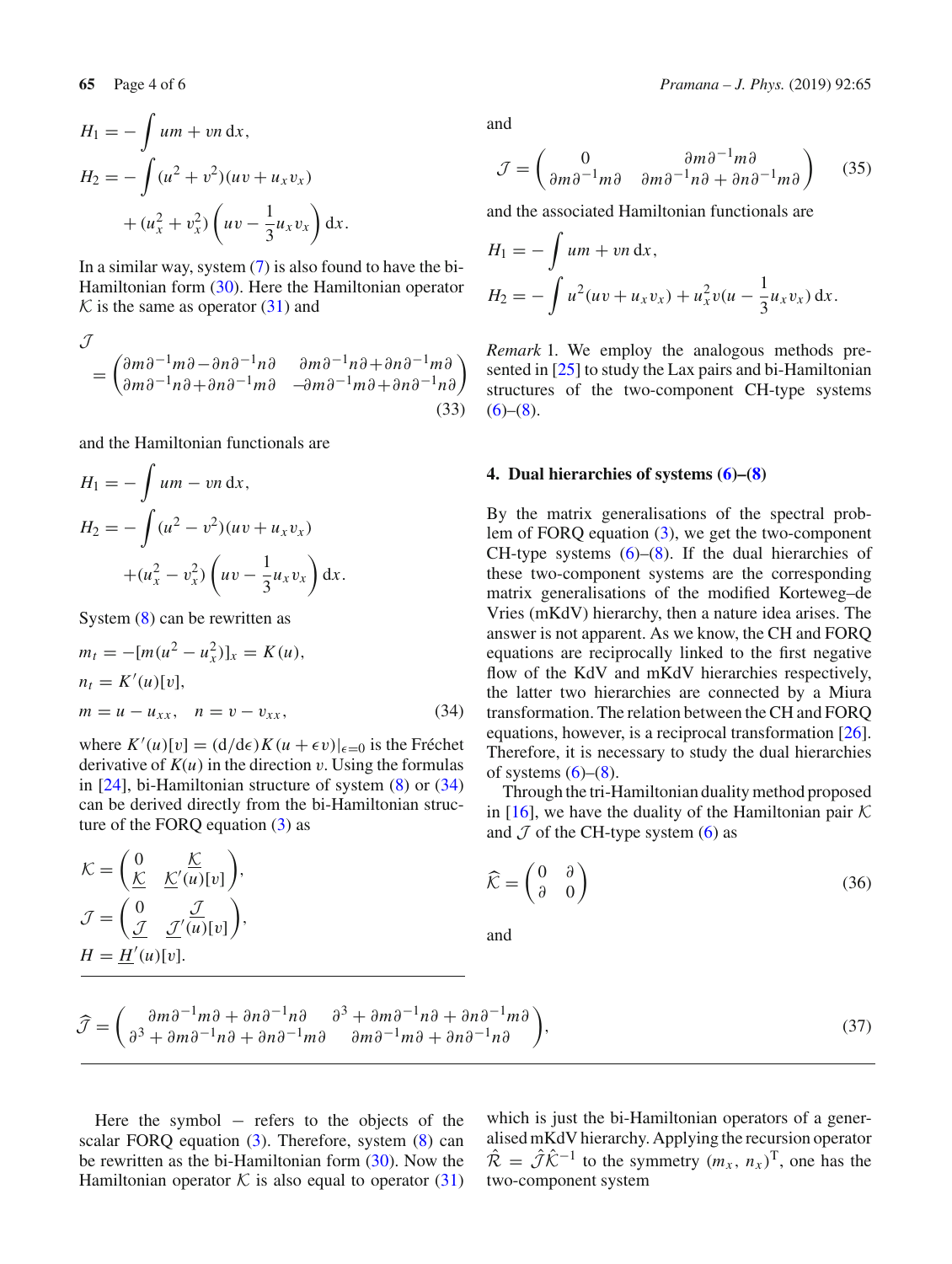$$
m_t = m_{xxx} + \frac{3}{2}(m^2 + n^2)n_x + 3mnm_x,
$$
  

$$
n_t = n_{xxx} + \frac{3}{2}(m^2 + n^2)m_x + 3mnn_x.
$$
 (38)

Setting  $m = n$ , the above system reduces to the mKdV equation

<span id="page-4-7"></span>
$$
m_t = m_{xxx} + 6m^2 m_x, \t\t(39)
$$

which admits the spectral problem

<span id="page-4-4"></span>
$$
\phi_x = F\phi, \quad F = \begin{pmatrix} \lambda & m \\ -m & -\lambda \end{pmatrix}.
$$
 (40)

Applying similar matrix generalisation of spectral problem of the FORQ equation [\(3\)](#page-0-1) to spectral problem  $(40)$ , one has the 4  $\times$  4 spectral problem

<span id="page-4-5"></span>
$$
\Phi_x = F\Phi, \quad F = \begin{pmatrix} \lambda I & V \\ -V & -\lambda I \end{pmatrix} \tag{41}
$$

with

<span id="page-4-6"></span>
$$
V = \begin{pmatrix} v_1 & v_2 \\ v_2 & v_1 \end{pmatrix}.
$$
 (42)

According to the procedure for deriving the bi-Hamiltonian operators of system  $(6)$  presented in [§3,](#page-2-0) we obtain bi-Hamiltonian operators for the generalised mKdV hierarchy with the spectral problem  $(41)$  and  $(42)$ as

$$
\bar{\mathcal{K}} = \hat{\mathcal{K}} \tag{43}
$$

and

the linear system 
$$
(41)
$$
 with

$$
V = \begin{pmatrix} \frac{\sqrt{2}}{2}(m+n) & \frac{\sqrt{2}}{2}(m-n) \\ -\frac{\sqrt{2}}{2}(m-n) & \frac{\sqrt{2}}{2}(m+n) \end{pmatrix}.
$$

It is not hard to find that the duality of the Hamiltonian pair  $K$  and  $J$  of system [\(8\)](#page-1-1) is just that of the corresponding matrix generalisation of the mKdV equation [\(39\)](#page-4-7). So the spectral problem for its dual hierarchy is the linear system [\(41\)](#page-4-5) with

$$
V = \begin{pmatrix} m & n \\ 0 & m \end{pmatrix}.
$$

## <span id="page-4-3"></span>**5. Conclusions and discussions**

In this paper, we present three two-component CH-type systems, and provide their Lax pairs and bi-Hamiltonian structures. The dual hierarchies of these two-component CH-type systems are just the corresponding matrix generalisations of mKdV hierarchy after the variable transformations, which lead to the spectral problems of the dual hierarchies.

A remarkable property of the CH-type equation is that it possesses peakon solutions. How to derive the peakon solutions of our two-component CH-type systems [\(6\)](#page-1-0)– [\(8\)](#page-1-1) and other related issues will be discussed in future research.

$$
\bar{\mathcal{J}} = \begin{pmatrix} \partial^3 + \partial v_1 \partial^{-1} v_1 \partial + \partial v_2 \partial^{-1} v_2 \partial & \partial v_1 \partial^{-1} v_2 \partial + \partial v_2 \partial^{-1} v_1 \partial \\ \partial v_1 \partial^{-1} v_2 \partial + \partial v_2 \partial^{-1} v_1 \partial & \partial^3 + \partial v_1 \partial^{-1} v_1 \partial + \partial v_2 \partial^{-1} v_2 \partial \end{pmatrix} . \tag{44}
$$

Through formula [\(29\)](#page-2-6), we find that the operator  $\bar{J}$ can be transformed to the operator  $\hat{J}$  under the variable transformation

$$
v_1 = \frac{i+1}{2}m + \frac{1-i}{2}n,
$$
  

$$
v_2 = \frac{1-i}{2}m + \frac{i+1}{2}n.
$$
 (45)

Then from the above transformation, one can easily get the spectral problem of the dual hierarchy of the twocomponent system  $(6)$  as the linear system  $(41)$  with

$$
V = \begin{pmatrix} \frac{i+1}{2}m + \frac{1-i}{2}n & \frac{1-i}{2}m + \frac{i+1}{2}n \\ \frac{1-i}{2}m + \frac{i+1}{2}n & \frac{i+1}{2}m + \frac{1-i}{2}n \end{pmatrix}.
$$

Using the above method, one can derive the spectral problem of the dual hierarchy of system [\(7\)](#page-1-0), which is

## **Acknowledgements**

This work was partially supported by the National Natural Science Foundation of China (Grant Nos 11747010 and 11805071) and the Initial Founding of Scientific Research for the introduction of talents of Huaqiao University (Project No. 16BS513).

#### **References**

- <span id="page-4-0"></span>[1] R Camassa and D D Holm, *Phys. Rev. Lett.* **71**, 1661 (1993)
- <span id="page-4-1"></span>[2] R Camassa, D D Holm and J M Hyman, *Adv. Appl. Mech.* **31**, 1 (1994)
- [3] R Beals, D H Sattinger and J Szmigielski, *Inverse Probl.* **15**, L1 (1999)
- <span id="page-4-2"></span>[4] R Beals, D H Sattinger and J Szmigielski, *Adv. Math.* **154**, 229 (2000)